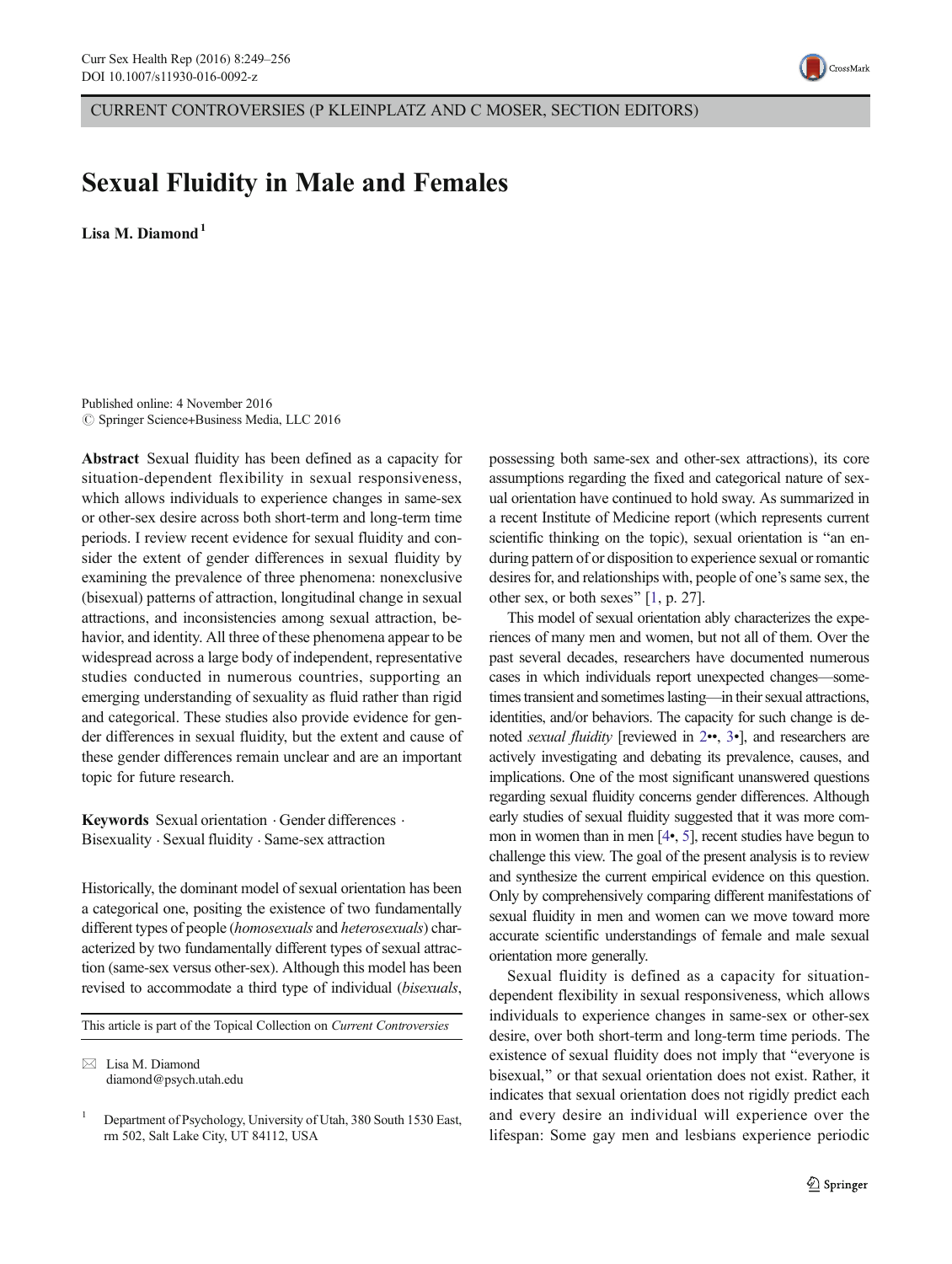other-sex attractions, just as some heterosexuals experience periodic same-sex attraction. The word some is used because sexual fluidity appears to vary from person to person. Hence, certain individuals show very stable patterns of same-sex or other-sex sexual attraction over the lifespan, whereas others show variations in sexual attractions.

There is no direct way to measure an individual's capacity for sexual fluidity or its prevalence within a specific population. Yet we can indirectly assess sexual fluidity by looking for the following three phenomena, which are its most common manifestations: (1) nonexclusive (i.e., bisexual) sexual attractions, (2) change in sexual attractions over time, and (3) inconsistencies among sexual attraction, behavior, and identity. Below, we review recent research on each of these phenomena in men and women.

## Nonexclusive Sexual Attractions

One of the most common questions about sexual fluidity is "How does it differ from bisexuality?" After all, both sexual fluidity and bisexuality produce the same phenomenological result: sexual attractions for both men and women (although not always concurrently). The primary difference between sexual fluidity and bisexuality is that the latter is conceptualized as a stable sexual predisposition giving rise to consistent experiences of nonexclusive desires (i.e., desires for both men and women) over the life course. In contrast, sexual fluidity is conceptualized as a capacity for change in erotic responsiveness. For some individuals, this capacity may never be expressed. Others may only encounter one or two circumstances over their lifespan which give rise to changes in sexual feelings. Hence, although both bisexuality and sexual fluidity can produce nonexclusive sexual attractions, such attractions are expected to be a regular feature in the lives of bisexually oriented individuals, whereas they may prove more sporadic and/or context-specific for individuals who are highly sexually fluid.

Of course, the exact boundary between "regular" and "sporadic" patterns of sexual attraction is unknown, and hence, this distinction is more useful conceptually than empirically. The main point is to emphasize that sexual fluidity represents a context-dependent capacity for change in attractions, whereas bisexuality represents a pattern of mixed attractions. They both give rise to the same observable phenomenon—nonexclusive sexual attractions—but through different pathways. Accordingly, when individuals report experiences of nonexclusive attractions, we have no way to know whether such experiences stem from bisexuality or sexual fluidity. This makes it difficult to interpret data on gender differences in nonexclusive attractions: Gender differences in nonexclusive attractions might result from gender differences in the prevalence of bisexuality, gender differences in sexual fluidity, or both. Despite the impossibility of differentiating among these

possibilities, it is still useful and informative to examine the current evidence regarding the population prevalence of nonexclusive versus exclusive same-sex attractions and whether these prevalence estimates differ for men versus women.

Figure [1](#page-2-0) summarizes the most reliable international data on this question from 16 studies published between 2010 and 2016, each of which used a representative probability sample of adults, with sample sizes ranging from several thousand to several million participants (specific sample sizes are listed below). Each column shows the percentage of same-sex attracted individuals in the survey who reported exclusive attractions versus nonexclusive attractions. Separate graphs are presented for men versus women to illustrate the consistently higher rates of nonexclusive attractions among women than among men. Data are presented from left to right according to year of publication, and the characteristics of each study are as follows: (a) the Integrated Household Survey,  $N = 340,000$ , UK [[6](#page-6-0)]; (b) the Massachusetts Behavioral Risk Factor Surveillance Surveys, 2001–2008,  $N = 67,359$ , USA [\[7\]](#page-6-0); (c) Norway's Survey of Living Conditions,  $N = 6238$ , Norway [\[8](#page-6-0)]; (d) the 2006–2008 National Survey of Family Growth,  $N = 13,496$  $N = 13,496$  $N = 13,496$ , USA [9]; (e) the National Survey of Sexual Health and Behavior,  $N = 5865$ , USA [\[10](#page-6-0)]; (f) the New Zealand Mental Health Survey,  $N = 12,992$ , New Zealand [[11\]](#page-6-0); (g) Wave 2 of the National Epidemiologic Survey of Alcohol and Related Conditions,  $N = 34,653$ , USA [[12](#page-6-0)]; (h) Sexual Health in the Netherlands,  $N = 4289$ , Netherlands [[13](#page-6-0)]; (i) Wave 4 of the National Longitudinal Study of Adolescent Health,  $N = 14,421$ , USA [\[14\]](#page-6-0); (j) the 2008 General Social Survey,  $N = 3559$ , USA [[15\]](#page-6-0); (k) the National Survey of Sexual Attitudes and Lifestyles,  $N = 15,162$ , UK [\[16\]](#page-6-0); (1) the Context of Sexuality in France,  $N = 9872$ , France [[17](#page-6-0)]; (m) the Australian Study of Health and Relationships,  $N = 20,094$ , Australia [\[18](#page-6-0)]; (n) the National Health Interview Survey,  $N = 120,186$ , USA [\[19](#page-6-0)]; (o) the English General Practice Patient Survey,  $N = 2,169,718$ , UK [\[20](#page-6-0)]; (p) the Behavioral Risk Factor Surveillance System across 7 different states, 2005–2010,  $N = 405,145$  [\[21\]](#page-6-0); (q) the 2011–2013 National Survey of Family Growth,  $N = 9175$ , USA  $[22 \cdot]$  $[22 \cdot]$ .

These data show that nonexclusive patterns of same-sex attraction are more common among women than among men. The reasons for this gender difference are not clear. One possibility is that there is a basic and fundamental sex difference rendering women more likely than men to experience bisexual arousal. This is consistent with experimental research showing that women (both lesbian and heterosexual) show similar levels of genital arousal to sexual stimuli depicting their "non-preferred" and their "preferred" sex, whereas men show substantially less genital arousal to their "non-preferred" sex than to their "preferred" sex  $[23, 24 \bullet, ]$  $[23, 24 \bullet, ]$  $[23, 24 \bullet, ]$  $[23, 24 \bullet, ]$ [25\]](#page-6-0). In interpreting these data, it is important to point out that genital assessments of arousal are less amenable to conscious control (which is why they are often used in clinical assessments of sex offenders) than self-report data. Hence, these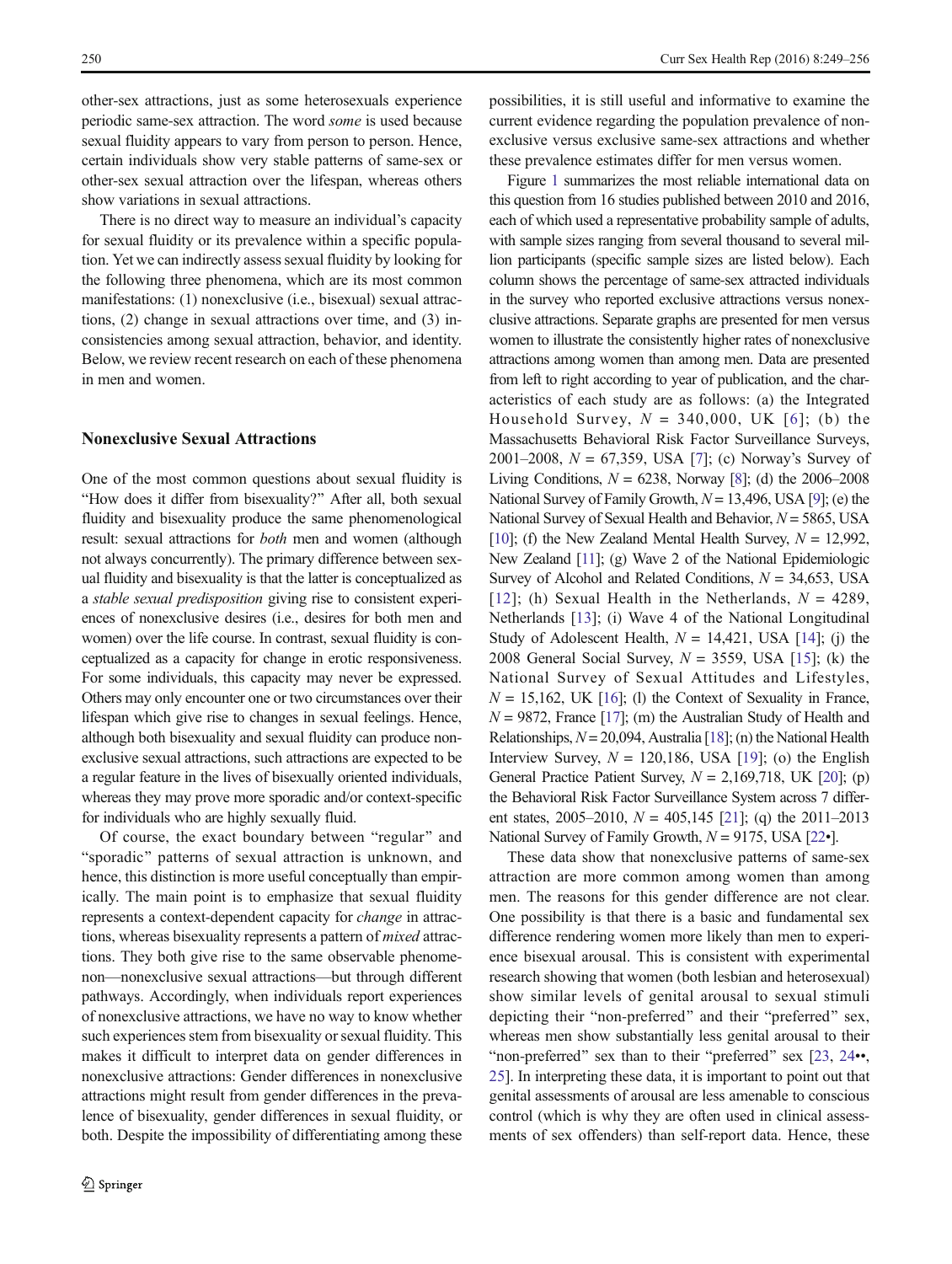<span id="page-2-0"></span>



Fig. 1 Percentages of same-sex attracted men and women showing exclusive versus nonexclusive patterns of attraction, across 16 representative studies. a The Integrated Household Survey,  $N = 340,000$ , UK [\[6\]](#page-6-0). **b** The Massachusetts Behavioral Risk Factor Surveillance Surveys, 2001–2008,  $N = 67,359$  $N = 67,359$  $N = 67,359$ , USA [7]. c Norway's Survey of Living Conditions,  $N = 6238$ , Norway [\[8\]](#page-6-0). d the 2006–2008 National Survey of Family Growth,  $N = 13,496$ , USA [\[9](#page-6-0)]. e the National Survey of Sexual Health and Behavior,  $N = 5865$ , USA [[10](#page-6-0)]. **f** the New Zealand Mental Health Survey,  $N = 12,992$ , New Zealand [[11\]](#page-6-0). g Wave 2 of the National Epidemiologic Survey of Alcohol and Related Conditions,  $N = 34,653$ , USA [\[12\]](#page-6-0). **h** Sexual Health in the Netherlands,

findings do not suggest that heterosexual men are more likely to consciously suppress same-sex arousal than are heterosexual women or that gay men are more likely to consciously suppress other-sex arousal than are lesbians. Rather, they appear to represent basic sex differences in arousal patterns. There are a number of different potential evolutionary reasons that such a sex difference in the capacity for bisexuality might have evolved [[25](#page-6-0)–[27](#page-6-0), [28](#page-6-0)••], but at the current time, there is no consensus view.

It is also possible that social factors explain gender difference in rates of nonexclusive attractions. Historically, female sexuality has been subjected to far greater social control than male sexuality [\[29](#page-6-0)–[32\]](#page-6-0), and scholars have argued that this has specifically limited women's opportunities to desist from conventional heterosexual relationships in favor of same-sex relationships, given the social and economic costs that women have historically incurred by rejecting their traditional roles as wives and mothers [[33](#page-6-0)–[35\]](#page-6-0). Accordingly, women desiring same-sex behavior may find it easier and safer to pursue such behavior alongside heterosexual behavior, rather than rejecting heterosexuality altogether.

The ability of social factors (specifically, increased social acceptance and visibility of same-sex sexuality) to influence the expression of sexual attraction and behavior has been demonstrated by a number of studies which have shown populationwide increases in rates of same-sex attraction and behavior over the past several decades, a period during which acceptance of same-sex sexuality has notably increased [[36](#page-6-0), [37](#page-6-0)•]. For

 $N = 4289$ , Netherlands [[13\]](#page-6-0). i Wave 4 of the National Longitudinal Study of Adolescent Health,  $N = 14,421$ , USA [\[14](#page-6-0)]. j the 2008 General Social Survey,  $N = 3559$ , USA [\[15\]](#page-6-0). **k** the National Survey of Sexual Attitudes and Lifestyles,  $N = 15,162$ , UK [\[16\]](#page-6-0). I the Context of Sexuality in France,  $N = 9872$ , France [[17\]](#page-6-0). **m** the Australian Study of Health and Relationships,  $N = 20,094$ , Australia [[18\]](#page-6-0). **n** the National Health Interview Survey,  $N = 120,186$ , USA [[19\]](#page-6-0). o the English General Practice Patient Survey,  $N = 2,169,718$ , UK [\[20](#page-6-0)]. **p** the Behavioral Risk Factor Surveillance System across 7 different states, 2005–2010,  $N = 405,145$  [[21](#page-6-0)]. q the 2011–2013 National Survey of Family Growth,  $N = 9175$ , USA [\[22](#page-6-0)•]

example, Mercer and colleagues [\[16\]](#page-6-0) compared rates of samesex behavior across three consecutive administrations, each 10 years apart, of the National Sexual Attitudes and Lifestyle study, a British probability study that includes over 15,000 men and women at each administration. They found that rates of same-sex behavior were relatively stable among men (6 % in 1990, 8.4 % in 1999, and 7.3 % in 2010) but increased linearly among women (from 3.7 % in 1990 to 9.7 % in 1999 and 16 % in 2010).

Similarly, Gartrell and colleagues [\[38\]](#page-6-0) compared rates of same-sex contact as reported by 17 year olds in the 2002 and 2011 administrations of the National Survey of Family Growth and found that although the percentage of 17-year-old boys reporting same-sex contact was lower in 2011 (1.4 %) than in 2002 (6.6 %), the percentage of girls reporting same-sex contact was twice as high in 2011 (10 %) as in 2002 (5 %). Kuyper and colleagues (2009) reported significant increases in the population prevalence of same-sex attractions in the Netherlands from 1989 to 2005. Again, increases were larger among women than men. The number of Danish men reporting same-sex attractions doubled over this 15-year period, from 6 to 13 %, whereas the number of Danish women reporting same-sex attractions increased sixfold, from 3 to 18 % [[39\]](#page-6-0). Changes in same-sex behavior also differed by gender, with women showing a threefold increase in rates of same-sex behavior, whereas men's participation in samesex behavior did not significantly change.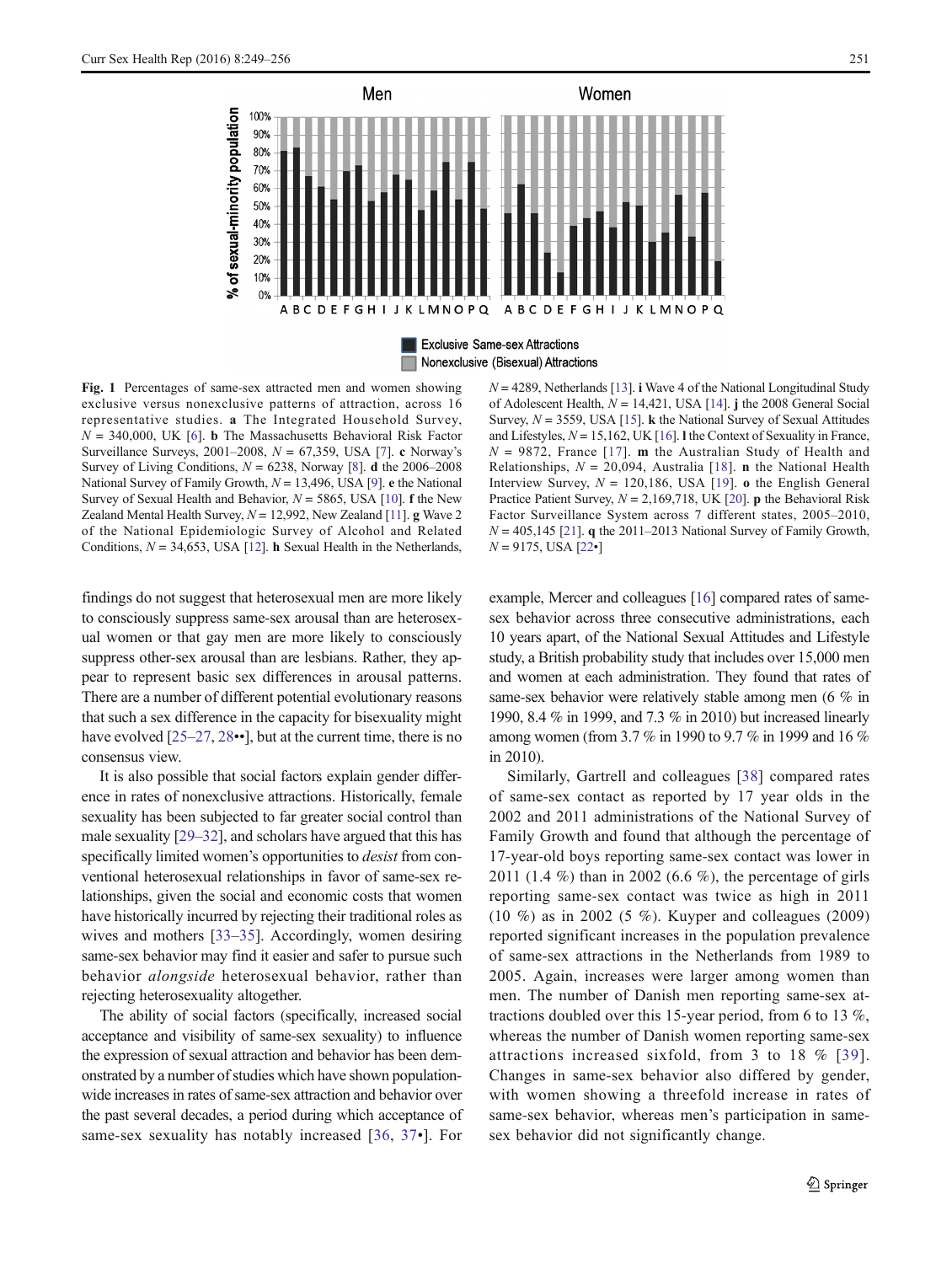<span id="page-3-0"></span>Twenge and colleagues [[37](#page-6-0)•] examined reports of same-sex behavior across multiple consecutive administrations of the US General Social Survey from 1973 to 2014. They found that the percentage of US adults reporting that they engaged in post-adolescent same-sex sexual contact doubled between 1990 and 2010 (from 4.5 to 8.2 % among men and from 3.6 to 8.7 % among women). They further observed that these increases were specifically driven by increases in bisexual patterns of behavior, whereas rates of exclusive same-sex behavior did not show notable change. Because the General Social Survey also asks participants about their attitudes regarding same-sex sexuality, Twenge and colleagues [\[37](#page-6-0)•] were able to test whether population-wide increases in samesex behavior in the USA since 1973 are attributable to concurrent increases in the social acceptance of individuals with same-sex attractions and behaviors; they found that increased social acceptance partially—but not completely—accounts for the historical increases.

Clearly, historical changes in rates of same-sex sexuality are consistently greater among women than in men, which is consistent with other research suggesting that women's sexual behavior is more strongly shaped by social factors (such as her level of education, economic opportunity, social attitudes) than is the case for men [\[28](#page-6-0)••, [32](#page-6-0), [40,](#page-6-0) [41\]](#page-7-0). It is also notable that Twenge and colleagues (2016) found that increases in same-sex behavior—across both genders—were predominantly increases in bisexual behavior. This finding dovetails with the finding of gender differences: If women are more likely than men (at a population level) to have bisexual patterns of attraction, and if historical changes in social attitudes about same-sex sexuality have their largest effects on expressions of bisexuality, then we would expect to find larger historical increases in same-sex behavior among women than men, reflecting a greater willingness of women to act upon predispositions for bisexuality that went unexpressed in previous (and more restrictive) decades. Yet an additional contributing factor may be that there is more cultural homophobia directed toward male same-sex sexuality than female samesex sexuality, making it more socially dangerous for men than for women to explore same-sex desires [reviewed in [2](#page-5-0)••]. If social acceptance of same-sex sexuality continues to increase, men may eventually "catch up" to women with regard to cohort-level increases in same-sex behavior.

#### Change in Sexual Attractions over Time

Another potential index of sexual fluidity is longitudinal change in sexual attractions. A number of longitudinal studies have assessed such changes [reviewed in [42](#page-7-0)•] and such studies generally find that bisexual patterns of attraction show less stability over time than exclusively same-sex patterns of attraction [\[5](#page-6-0), [43,](#page-7-0) [44\]](#page-7-0), consistent with the notion that bisexually attracted individuals, by virtue of their capacity to experience attractions to either sex, are more sensitive to environmental and social factors which might alter the relative balance of those attractions over time [\[2](#page-5-0)••]. The extent of gender differences in the capacity for change has varied from study to study, as shown in Fig. 2. This figure shows the percentages of women and men reporting changes in their pattern of sexual attraction (including any shifts between exclusive and non-exclusive patterns of sexual attraction) across 7 different follow-up assessments: The first two columns display rates of change for waves 2–3 and waves 3–4 of the National Longitudinal Study of Adolescent Health [NLSAH, [45](#page-7-0), [46](#page-7-0)••], representing changes occurring between the ages of 18 and 34; the next three columns display rates of change for waves 1–2, 2–3, and 3–4 of the Dunedin Multidisciplinary Health and Development Study (DMHD), a longitudinal cohort study conducted in New Zealand which tracked changes in sexual attractions from ages 21 to 38 [\[47,](#page-7-0) [48](#page-7-0)]; the fifth column represents changes in the Growing Up Today Study (GUTS), which assessed sexual attractions in the  $13,000$  children (aged  $12-25$ ) of the  $116,000$ registered nurses who participated in the Nurses' Health Study II [[44\]](#page-7-0); the last column represents data from the National Survey of Midlife Development (NSMD), representing change over a 10-year period among over 5000 men and women in their 40s and 50s [\[43\]](#page-7-0).

As shown in the figure, some studies show distinctly greater rates of change in women than men, whereas others do not, suggesting that the degree to which women's attractions show more change than men's attractions may be moderated by a number of study factors (age and cohort of assessment, wording of study questions, sample characteristics). Recently, Hu and colleagues [[49](#page-7-0)] examined patterns of change in the National Longitudinal Study of Adolescent Health, focusing



Fig. 2 Percentages of sexual-minority men and women reporting longitudinal changes in sexual attractions in waves 2–3 and waves 3–4 of the National Longitudinal Study of Adolescent Health [NLSAH, [45](#page-7-0), [46](#page-7-0)••], waves 1–2, 2–3, and 3–4 of the Dunedin Multidisciplinary Health and Development Study [DMHD, [47,](#page-7-0) [48](#page-7-0)]; the Growing Up Today Study [GUTS, [44](#page-7-0)], and the National Survey of Midlife Development [NSMD, [43](#page-7-0)]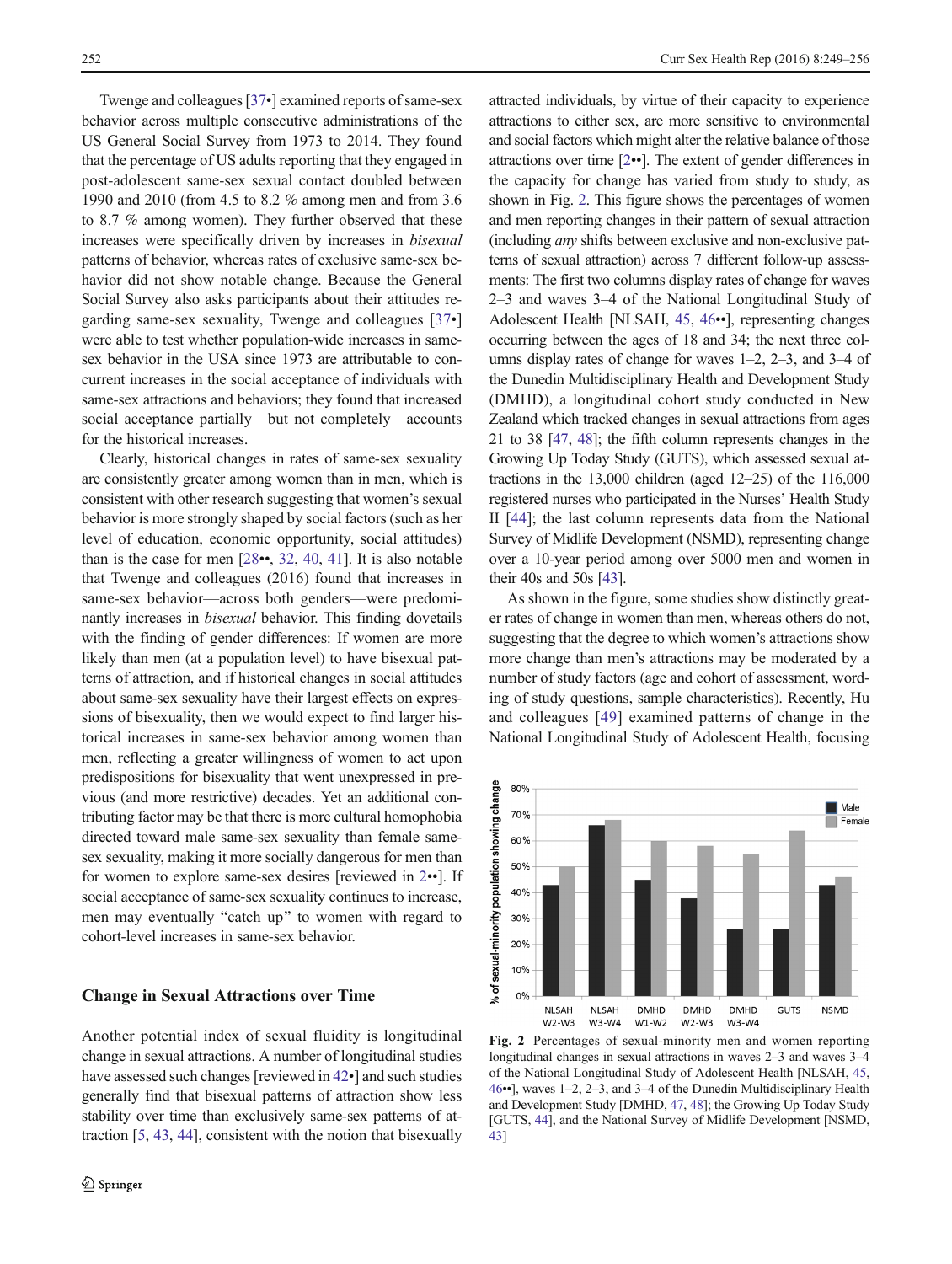specifically on participants' reports of experiencing *any* samesex or other-sex attraction across different waves, whereas the analyses of Savin-Williams and colleagues [\[45,](#page-7-0) [46](#page-7-0)••] focused on participants'self-reported orientations (exclusively heterosexual, mostly heterosexual, bisexual, mostly homosexual, or exclusively homosexual). They did not find greater overall rates of change among women than men, but different patterns of change. Exclusively same-sex patterns of attraction proved less stable among women than among men, and in women, there was no difference between the stability of bisexual versus exclusively same-sex patterns of attraction. In men, bisexual patterns of attraction proved less stable than either exclusively same-sex or exclusively other sex patterns. This pattern of results is consistent with the possibility that greater sexual fluidity in women (operationalized here as change over time in sexual attraction) is driven by women's greater propensity for bisexual attractions (even among those women who, in this study, initially described themselves as exclusively same-sex attracted).

The other major conclusion that we can draw from these studies is that change in patterns of same-sex and other-sex attraction is a relatively common experience among sexual minorities. Across the subgroups represented in Fig. [2](#page-3-0), between 25 and 75 % of individuals reported substantial changes in their attractions over time, and these findings concord with the results of retrospective studies showing that gay, lesbian, and bisexualidentified individuals commonly recall having undergone previous shifts in their attractions [\[4](#page-6-0)•, [5](#page-6-0)]. Such findings pose a powerful corrective to previous oversimplifications of sexual orientation as a fundamentally stable and rigidly categorical phenomenon [reviewed in [42](#page-7-0)•]. Yet the emerging body of longitudinal research does not suggest that women are uniformly more changeable than men, contrary to the notion of a global gender difference in sexual fluidity [\[2](#page-5-0)••, [28](#page-6-0)••]. Rather, the role of gender in predicting change varies for individuals who begin with different patterns of attraction, and we have yet to understand how gender might interact with other potential predictors of change, such as age, relationship history, education, and social context.

Before leaving the topic of change, it is critically important to differentiate between the forms of change represented in Fig. [2,](#page-3-0) which can be described as "unintentional" change, and changes which result from individuals' effortful attempts to eliminate their same-sex attractions in order to conform to social and religious norms which stigmatize and denigrate same-sex sexuality (known as "sexual orientation change efforts"). There is currently no evidence that therapeutic attempts to extinguish same-sex attractions are effective, and in fact these attempts have been found to cause psychological harm [reviewed in [50\]](#page-7-0). Whereas observational studies of "naturally occurring" change can reveal important information about the expression of sexuality of the life course, studies on effortful therapeutic change are primarily relevant for understanding the psychological consequences of the social privileging of heterosexuality over same-sex sexuality.

## Discrepancies among Sexual Attraction, Behavior, and Identity

It is commonly assumed that individuals with exclusive samesex attractions pursue exclusive same-sex behavior and adopt lesbian or gay identities, whereas individuals with bisexual attractions pursue bisexual behavior and adopt bisexual identities. Yet in reality, discrepancies among attraction, behavior, and identity are widespread [[4](#page-6-0)•, [11,](#page-6-0) [17,](#page-6-0) [22](#page-6-0)•, [40,](#page-6-0) [51](#page-7-0)–[54\]](#page-7-0). The two most likely explanations for these discrepancies are (1) the social stigmatization of same-sex sexuality, which prevents many individuals with same-sex attractions from acting on these attractions or from identifying as lesbian/gay/bisexual, and (2) the high prevalence of nonexclusive patterns of attraction, which allows individuals a broad range of behavior and identity options, depending on their current circumstances. As a result of these factors, prevalence estimates for same-sex attraction, same-sex behavior, and lesbian/gay/bisexual identity often diverge: For example, the 2011–2013 National Survey of Family Growth [\[22](#page-6-0)•] found that 19 % of women between 18 and 44 reported experiencing same-sex sexual attractions, a smaller percentage (17 %) reported having engaged in same-sex sexual contact, and an even smaller percentage (7.7 %) claimed a lesbian or bisexual identity. Among the men, 7.9 % reported same-sex attractions, 6.2 % reported same-sex sexual contact, and 4.9 % reported a gay or bisexual identity [\[55\]](#page-7-0).

Perhaps the most noticeable form of discrepancy occurs when individuals who describe their orientations as "heterosexual" report engaging in same-sex behavior. If women are more likely to have bisexual patterns of attraction than men, and if women show a greater sensitivity to social factors which might facilitate the expression of same-sex sexuality, then one might specifically expect to find greater rates of same-sex behavior among heterosexually identified women than men. Figure [3](#page-5-0) displays the findings of 6 different representative studies which provide data to address this question: the US National Survey of Family Growth [NSFG, [55\]](#page-7-0), the US National Epidemiologic Study of Alcohol and Related Conditions [NESARC, [12\]](#page-6-0); the Context of Sexuality in France Study [CSF, [17](#page-6-0)], the Swedish Youth, Sex, and the Internet Study [YSI, [51\]](#page-7-0), the Massachusetts Youth Risk Behavior Survey [MYRBS, [56\]](#page-7-0), and the aggregated Youth Risk Behavior Survey [YRBS, [57\]](#page-7-0). The latter three studies involve adolescent respondents, whereas the first three focus on adults. Across these studies, heterosexually identified women are clearly more likely to report same-sex behavior than heterosexually identified men, and this is consistent with the findings of other studies finding less consistency between patterns of sexual behavior and patterns of sexual attraction among women than among men [[52,](#page-7-0) [58\]](#page-7-0).

As with the other research findings reviewed above, it is impossible to definitively discern the reasons for these gender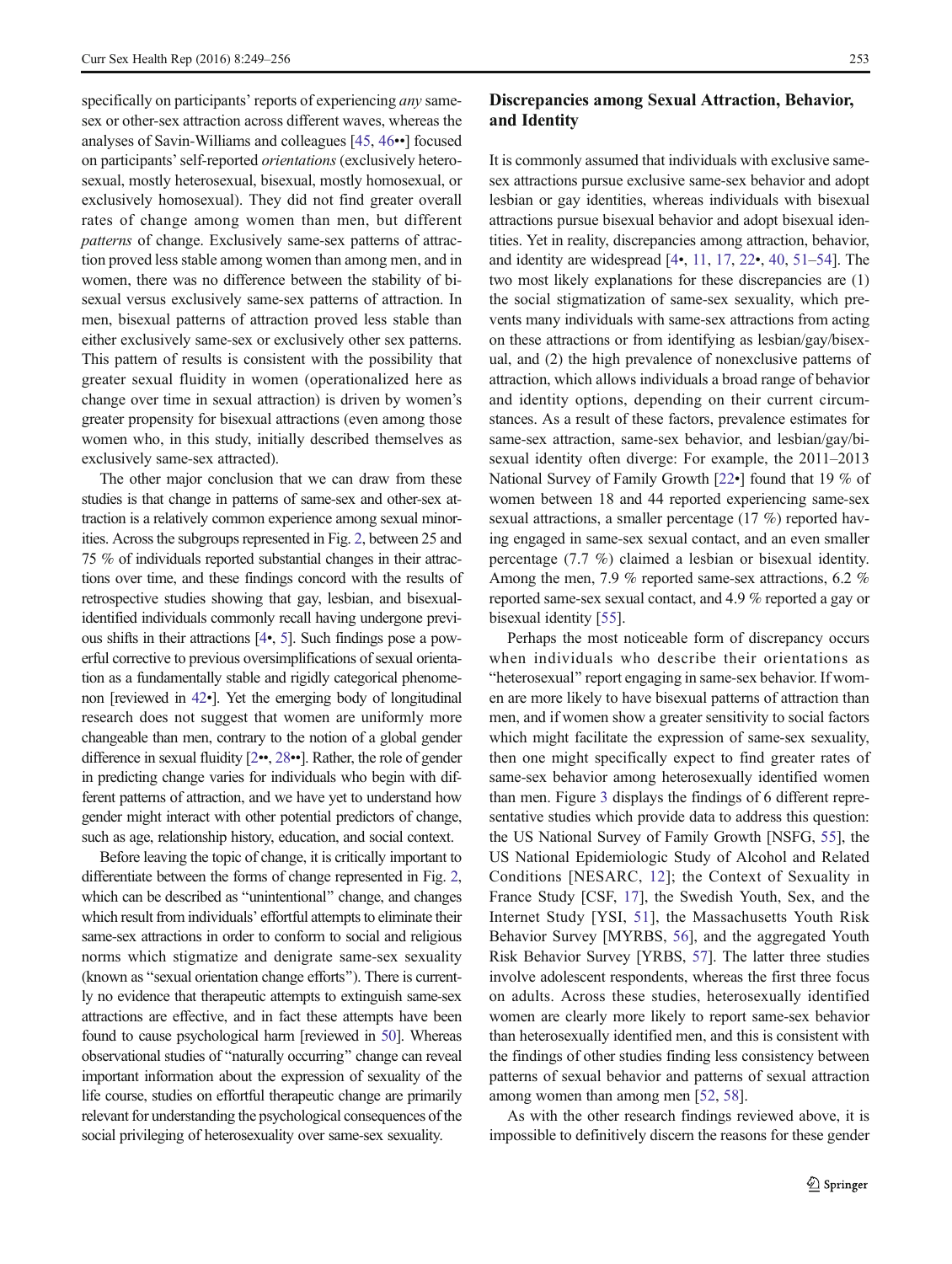<span id="page-5-0"></span>

Fig. 3 Percentages of heterosexually identified men and women reporting same-sex behavior in the US National Survey of Family Growth [NSFG, [55\]](#page-7-0), the US National Epidemiologic Study of Alcohol and Related Conditions [NESARC, [12\]](#page-6-0); the Context of Sexuality in France Study [CSF, [17](#page-6-0)], the Swedish Youth, Sex, and the Internet Study [YSI, [51\]](#page-7-0), the Massachusetts Youth Risk Behavior Survey [MYRBS, [56\]](#page-7-0), and the aggregated Youth Risk Behavior Survey [YRBS, [57\]](#page-7-0)

differences. They might be interpreted as inevitable consequences of the greater rates of bisexual attraction among women than among men; alternatively, they might reflect that women with same-sex attractions and behavior face greater pressure than men with same-sex attractions and behavior to maintain a heterosexual self-concept; another possibility is that heterosexually identified men with same-sex attractions might be less likely to *act* on those attractions, given the greater homophobia typically directed at men than women; finally, these gender differences might reflect gender differences in the propensity for change over time in attractions, rendering women more likely than men to have patterns of prior behavior that conflict with their current identity. It remains for future research to investigate each of these possibilities, but for now perhaps the most important conclusion is that same-sex behavior among individuals who perceive their attractions as exclusively heterosexual is relatively common among both adolescents and adults, especially among women.

# **Conclusion**

The existing body of international research assessing sexual attractions, behaviors, and identities among representative samples of adolescents and adults shows that sexual orientation is not a static and categorical trait. Rather, same-sex sexuality shows substantial fluidity in both men and women, and this fluidity takes a number of forms. It can be observed in the high rates of nonexclusive (i.e., bisexual) patterns of attraction among men and women; it can be observed in the fact that historical changes in social acceptance of same-sex sexuality have led to increases in the population prevalence of same-sex

sexuality; it can be observed in the high numbers of sexualminority men and women who show changes in their pattern of attractions over time, well into adulthood; it can be observed in the high numbers of men and women who flexibly engage in patterns of sexual behavior that do not concord with their self-described identity or attractions. Although the extant research suggests that all of these phenomena are somewhat more common in women than in men, it is difficult to draw reliable conclusions about the extent of gender differences in sexual fluidity, and the cause of such gender differences. Given that the most reliable gender difference appears to be the higher prevalence of nonexclusive attractions among women than men, one possibility is that this gender difference drives many of the other gender differences in indices of sexual fluidity (such as the likelihood of change in attractions over time, which appears to be greater among both men and women with nonexclusive versus exclusive attractions). Future longitudinal research that carefully examines indices of sexual fluidity among diverse and representative samples of women and men will help to elucidate the dynamic expression of same-sex and other-sex sexuality over the life course.

#### Compliance with Ethical Standards

Conflict of Interest Lisa M. Diamond declares that she has no conflict of interest.

Human and Animal Rights and Informed Consent This article does not contain any studies with human or animal subjects performed by any of the authors.

Ethics Statement All reported studies/experiments with human or animal subjects performed by the authors have been previously published and were in compliance with all applicable ethical standards (including the Helsinki Declaration and its amendments, institutional/national research committee standards, and international/national/institutional guidelines).

#### **References**

Papers of particular interest, published recently, have been highlighted as:

- Of importance
- •• Of major importance
- 1. Institute of Medicine. The health of lesbian, gay, bisexual, and transgender people: building a foundation for better understanding. Washington, D.C: The National Academies Press; 2011.
- 2.•• Diamond LM. Sexual fluidity: understanding women's love and desire. Cambridge, MA: Harvard University Press ; 2008.This book provides an overview of previous theory and research on sexual fluidity, and presents the results of a 10-year longitudinal study tracking changes in women's sexual attractions and identities.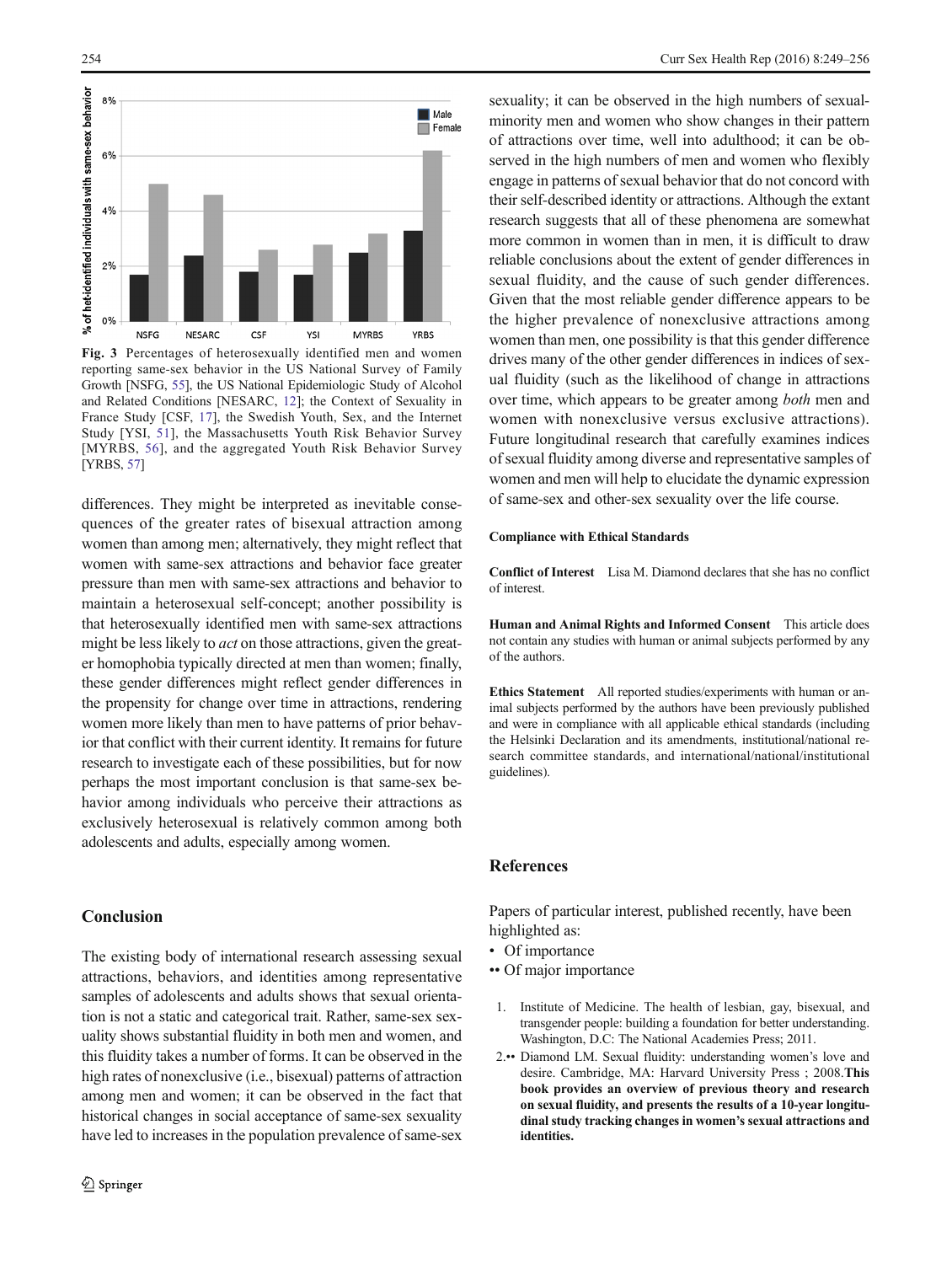- <span id="page-6-0"></span>3.• Diamond LM. Gender and same-sex sexuality. In: Tolman DL, Diamond LM, editors. The APA handbook of sexuality and psychology. Washington, D.C: APA Press ; 2013.This chapter provides a comprehensive review of gender differences in the expression of same-sex sexuality.
- 4.• Kinnish KK, Strassberg DS, Turner CW. Sex differences in the flexibility of sexual orientation: a multidimensional retrospective assessment. Arch Sex Behav. 2005;34(2):173–83. This article provides detailed data from a large internet sample of lesbian, gay, bisexual, and heterosexual individuals on their own recollections of previous change in sexual attractions.
- 5. Weinberg MS, Williams CJ, Pryor DW. Dual attraction: understanding bisexuality. New York: Oxford University Press; 1994.
- 6. Office of National Statistics. New ONS integrated household survey: experimental statistics. 2010. Office of National Statistics: Newport, UK.
- 7. Conron KJ, Mimiaga MJ, Landers SJ. A population-based study of sexual orientation identity and gender differences in adult health. Am J Public Health. 2010;100(10):1953–60.
- 8. Gulloy E, Normann TM. Sexual identity and living conditions: evaluation of the relevance of living conditions and data collection. Norway: Statistics Norway: Oslo-Kongsvinger; 2010.
- 9. Chandra A, Mosher WD, Copen C. Sexual behavior, sexual attraction, and sexual identity in the United States: data from the 2006- 2008 National Survey of family growth. Natl Health Stat Rep. 2011;3(36):1–36.
- 10. Herbenick D, Reece M, Schick V, Sanders SA, Dodge B, Fortenberry JD. Sexual behavior in the United States: results from a national probability sample of men and women ages 14-94. J Sex Med. 2010;7(Suppl 5):255–65.
- 11. Wells JE, McGee MA, Beautrais AL. Multiple aspects of sexual orientation: prevalence and sociodemographic correlates in a New Zealand National Survey. Arch Sex Behav. 2011;40(1):155–68.
- 12. Sweet T, Welles SL. Associations of sexual identity or same-sex behaviors with history of childhood sexual abuse and HIV/STI risk in the United States. JAIDS Journal of Acquired Immune Deficiency Syndromes. 2012;59(4):400–8.
- 13. Kuyper L, Vanwesenbeeck I. Examining sexual health differences between lesbian, gay, bisexual, and heterosexual adults: the role of sociodemographics, sexual behavior characteristics, and minority stress. Journal of Sex Research. 2011;48(2–3):263–74.
- 14. Lindley LL, Walsemann KM, Carter Jr JW. The association of sexual orientation measures with young adults' health-related outcomes. Am J Public Health. 2012;102(6):1177–85.
- 15. Gates GJ. Demographic perspectives on sexual orientation. In: Patterson CJ, D'Augelli TR, editors. Handbook of psychology and sexual orientation. New York: Oxford University Press; 2013. p. 69–84.
- 16. Mercer CH et al. Changes in sexual attitudes and lifestyles in Britain through the life course and over time: findings from the National Survey of Sexual Attitudes and Lifestyles (Natsal). Lancet. 2013;382(9907):1781–94.
- 17. Lhomond B, Saurel-Cubizolles M-J, Michaels S. A multidimensional measure of sexual orientation, use of psychoactive substances, and depression: results of a national survey on sexual behavior in France. Arch Sex Behav. 2013;43(3):607–19.
- 18. Richters J, Altman D, Badcock PB, Smith AMA, de Visser RO, Grulich AE, et al. Sexual identity, sexual attraction and sexual experience: the second Australian study of health and relationships. Sex Health. 2014;11(5):451–60.
- 19. Dahlhamer JM, Galinsky AM, Joestl SS, Ward BW. Sexual orientation in the 2013 National Health Interview Survey: a quality assessment. Vital Health Stat. 2014;2(169)
- 20. Elliott MN, Kanouse DE, Burkhart Q, Abel GA, Lyratzopoulos G, Beckett MK, et al. Sexual minorities in England have poorer health

and worse health care experiences: a national survey. J Gen Intern Med. 2015;30(1):9–16.

- 21. Gorman BK, Denney JT, Dowdy H, Medeiros RA. A new piece of the puzzle: sexual orientation, gender, and physical health status. Demography. 2015;52(4):1357–82.
- 22.• Copen CE, Chandra A, Febo-Vazquez I. Sexual behavior, sexual attraction, and sexual orientation among adults aged 18–44 in the United States: data from the 2011–2013 National Survey of family growth. National Health Statistics Reports. 2016;7(88):1–13. This report provides the most up-to-date and reliable statistics on the population prevalence of sexual orientation in the United States.
- 23. Chivers ML, Bailey JM. A sex difference in features that elicit genital response. Biol Psychol. 2005;70(2):115–20.
- 24.•• Chivers ML, Rieger G, Latty E, Bailey JM. A sex difference in the specificity of sexual arousal. Psychol Sci. 2004;15:736–44. This article presents the results of a groundbreaking study demonstrating differences between women and men in the degree to which their sexual arousal was specifically targeted to their preferred gender.
- 25. Chivers ML, Seto MC, Blanchard R. Gender and sexual orientation differences in sexual response to sexual activities versus gender of actors in sexual films. J Pers Soc Psychol. 2007;93(6):1108–21.
- 26. Diamond LM. The evolution of plasticity in female-female desire. Journal of Psychology & Human Sexuality. 2006;18(4):245–74.
- 27. Kuhle BX, Radke S. Born both ways: the alloparenting hypothesis for sexual fluidity in women. Evol Psychol. 2013;11(2):304–23.
- 28.•• Baumeister RF. Gender differences in erotic plasticity: the female sex drive as socially flexible and responsive. Psychol Bull. 2000;126(3):347–74. This article presents a sweeping review of social scientific research suggesting general sex differences in the overall plasticity of female sexual response.
- 29. Fine M. Sexuality, schooling, and adolescent females: the missing discourse of desire. Harv Educ Rev. 1988;58(1):29–53.
- 30. Tolman DL. Dilemma of desire: teenage girls and sexuality. Cambridge, MA: Harvard University Press; 2002.
- 31. Tolman DL. In a different position: conceptualizing female adolescent sexuality development within compulsory heterosexuality. In: Diamond LM, editor. Rethinking positive adolescent female sexual development. San Francisco: Jossey Bass; 2006.
- 32. Baumeister RF, Twenge JM. Cultural suppression of female sexuality. Rev Gen Psychol. 2002;6(2):166–203.
- 33. Rich A. Compulsory heterosexuality and lesbian existence. Signs. 1980;5(4):631–60.
- 34. Kitzinger C. The social construction of lesbianism. London: Sage; 1987.
- 35. Faderman L. Surpassing the love of men. New York: William Morrow; 1981.
- 36. Twenge JM, Sherman RA, Wells BE. Changes in American adults' sexual behavior and attitudes, 1972-2012. Arch Sex Behav. 2015;44(8):2273–85.
- 37.• Twenge JM, Sherman RA, Wells BE. Changes in american adults' reported same-sex sexual experiences and attitudes, 1973–2014. Archives of Sexual Behavior. 2016. This article presents research demonstrating recent historical changes in the population prevalence of same-sex behavior in the United States.
- 38. Gartrell NK, Bos HMW, Goldberg NG. New trends in same-sex sexual contact for American adolescents? Arch Sex Behav.  $2012:41(1):5-7$ .
- 39. Kuyper L, Vanwesenbeeck I. High levels of same-sex experiences in the Netherlands: Prevalences of same-sex experiences in historical and international perspective. J Homosex. 2009;56(8):993–1010.
- 40. Laumann EO, Gagnon JH, Michael RT. The social organization of sexuality: sexual practices in the United States. Chicago: University of Chicago Press; 1994.